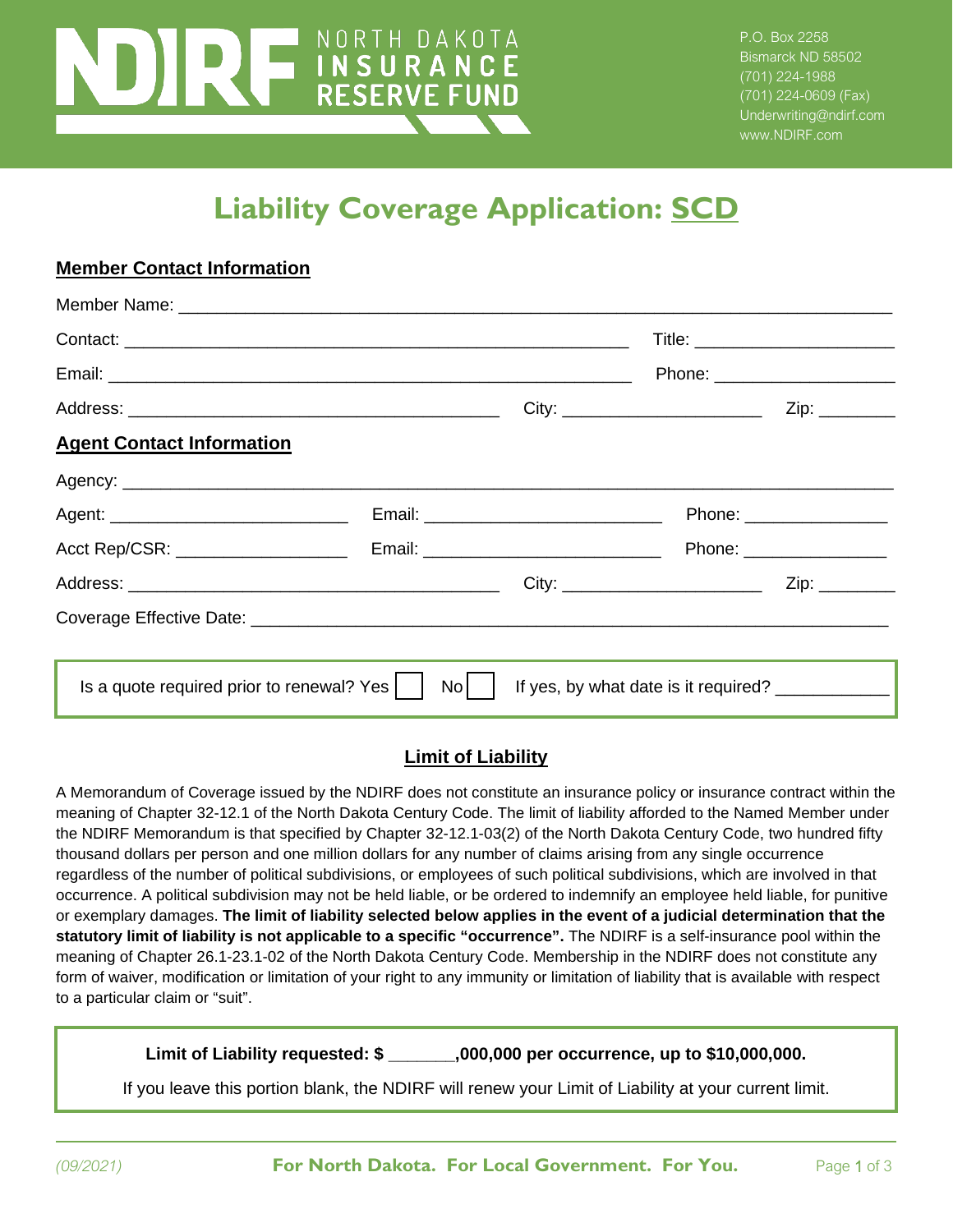## **Premises and Operations**

 $\overline{a}$ 

|    | <b>Instructions:</b> Complete only those items that apply to your entity or Additional Covered Parties.    |  |  |  |  |
|----|------------------------------------------------------------------------------------------------------------|--|--|--|--|
|    |                                                                                                            |  |  |  |  |
| 2. | Do you have equipment rental operations? Yes<br>No <sub>1</sub>                                            |  |  |  |  |
| 3. | Offices - Square footage: ___________                                                                      |  |  |  |  |
|    |                                                                                                            |  |  |  |  |
| 5. | Is Unmanned Aircraft Systems (UAS)/drone coverage requested? Yes<br>No <sub>1</sub>                        |  |  |  |  |
|    | If yes, please complete the UAS/Drone Questionnaire at www.ndirf.com>Member Services>Applications.         |  |  |  |  |
| 6. | Boats/kayaks/paddle boards - Total number of each: ___________                                             |  |  |  |  |
|    |                                                                                                            |  |  |  |  |
|    | 7. Piers or docks - Square footage: ______________ Marina - Gross receipts: \$                             |  |  |  |  |
|    | 8. Auto and/or bus garage – Square footage: ___________                                                    |  |  |  |  |
|    | 9. If no auto policy, hired and nonowned auto – Cost of hire: \$ ___________ Number of employees: ________ |  |  |  |  |
|    | 10. Chemical application - Gross receipts: \$                                                              |  |  |  |  |
|    |                                                                                                            |  |  |  |  |
|    | 11. Attach a copy of the agreement that the SCD has a customer sign when the SCD does any tree planting    |  |  |  |  |
|    | and/or grass or crop seeding.                                                                              |  |  |  |  |
|    |                                                                                                            |  |  |  |  |
|    | 13. Are alcoholic beverages sold by the Member and/or any of the Additional Covered Parties? Yes<br>No     |  |  |  |  |
|    | Gross receipts: \$                                                                                         |  |  |  |  |
|    | 14. Additional Covered Parties - Entities to be covered.                                                   |  |  |  |  |
|    |                                                                                                            |  |  |  |  |
|    | 15. List and explain events and fundraisers below and include gross receipts for each.                     |  |  |  |  |
|    | 16. Does the SCD receive proof of liability for events put on by Other(s)? Yes<br>No                       |  |  |  |  |